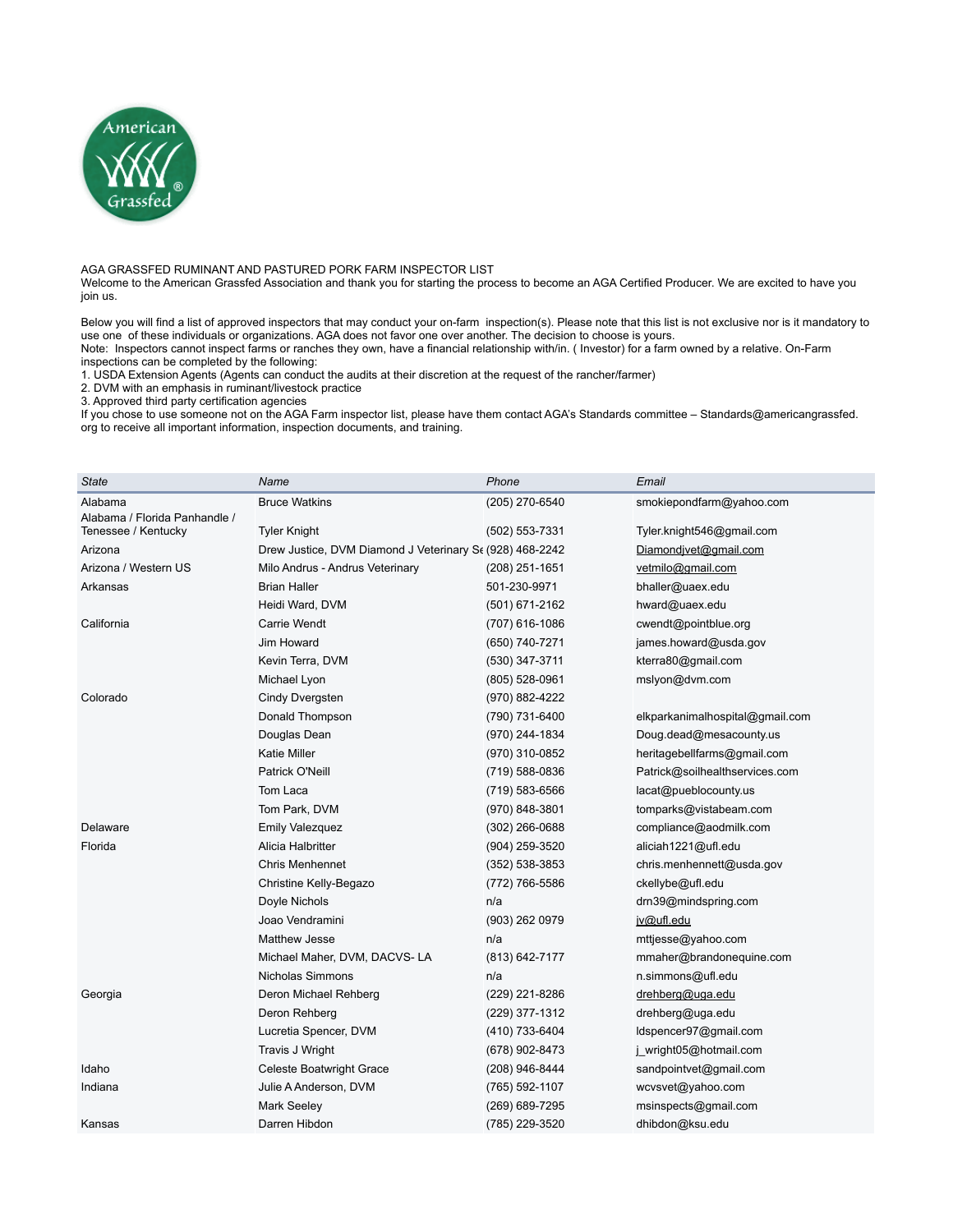|                                                   | Rod Schaub                        | (785) 828-4438 / (785) 214-9 rschaub@ksu.edu        |                                   |  |
|---------------------------------------------------|-----------------------------------|-----------------------------------------------------|-----------------------------------|--|
|                                                   | <b>Tony Whitehair</b>             | (785) 263-2001                                      | n/a                               |  |
| Kentucky, Southern Indiana                        | Corinne Belton                    | (502) 220-1748                                      | corinne.belton@uky.edu            |  |
| Michigan                                          | Crista Derry                      | (231) 429-6566                                      | crawf329@msu.edu                  |  |
|                                                   | Kable Thurlow                     | (989) 802-3384                                      | thurlowk@msu.edu                  |  |
|                                                   | Paul Gross                        | (989) 317-4079                                      | Grossp@msu.edu                    |  |
| Minnesota                                         | Kenneth M Boardman                | (651) 336-4979                                      | kmboardman1@gmail.com             |  |
|                                                   | Larry D. Johnson                  | (218) 253-2080                                      | redlakefallsvet@gmail.com         |  |
| Minnesota / Most of US                            | Will WInter, DVM                  | (612) 756-1232                                      | willwinterdvm@gmail.com           |  |
| Missouri                                          | Allan Benjamin                    | (573) 355-4490                                      | ajbenjamin@earthlink.net          |  |
|                                                   | David E Cupps, DVM                | (417) 847-2677                                      | d.cupps@barrycountyvet.com        |  |
|                                                   | <b>Ethan Miller</b>               | (573) 682-7476                                      | ethan.mff@gmail.com               |  |
|                                                   | KC Swope, DVM                     | (573) 885-7775                                      | cubavet@centurytel.net            |  |
|                                                   | Rachel Hendricks                  | (267) 718-0204                                      | rachelbhendricks8@gmail.com       |  |
|                                                   | <b>Trent Hendricks</b>            | $(267)$ 718-1013                                    | TrentH@cabriejoranch.com          |  |
| Missouri / Midwest                                | C. Noelle Henry, DVM              | (731) 441-8390                                      | cnoellehenry@gmail.com            |  |
| Montana                                           | Chelsea Petz                      | (406) 285-3923                                      | info@chutesidevet.com             |  |
|                                                   | Juli Thurston                     | (407) 827-6934                                      | Juli.Thurston@montana.edu         |  |
|                                                   | Marc King, DVM                    | (406) 932-5146                                      | mking@montana.edu                 |  |
|                                                   | Nicholas Alspaw                   | (406) 460-1246                                      | nick69ford@gmail.com              |  |
|                                                   | Sadie Hutter                      | (406) 858-0970                                      | hutterveterinary@gmail.com        |  |
| Nebraska                                          | Tom Bragg                         | n/a                                                 | tom.bragg@retranches.com          |  |
| Nevada                                            | <b>April Hunter</b>               | (775) 217-7259                                      | Hunterranch@outlook.com           |  |
| New Mexico                                        | <b>Richard Kingsbury</b>          | (505) 670-3737                                      | rchrdkingsbury225@gmail.com       |  |
| New York                                          | Alice Halloran                    | (518) 281-1789                                      | ahalloran@westelcom.com           |  |
|                                                   | Katie Sommerfeldt                 | (585) 589-5959                                      | katie.sommerfeldt@ny.nacdnet.net  |  |
|                                                   | Lenny Richer                      | (315) 715-7359                                      | lennyr@aodmilk.com                |  |
|                                                   | <b>Scott Fitscher</b>             | (518) 692-9940                                      | scott.fitscher@usda.gov           |  |
|                                                   | <b>USDA NRCS/Allison Holmes</b>   | (585) 356-8784                                      | allison.holmes@usda.gov           |  |
| North Carolina                                    | Ashley Robbins                    | (919) 542-8203                                      | Ashley.robbins@chatthamnc.org     |  |
|                                                   | Kristina Britt                    | (252) 908-4011                                      | akbritt@ncsu.edu                  |  |
|                                                   | Rachel Butterworth-Tice           | (828) 447-9600                                      | dr.b@rutherfordlargeanimal.com    |  |
| North Dakota                                      | Joshua Dukart                     | (701) 870-1184                                      | joshua dukart@yahoo.com           |  |
| Northern Illiniois / Southern Wiscol Philip Flinn |                                   | (913) 980-1026                                      | philip@corbinsteel.com            |  |
| Ohio                                              | Jennifer Rocco                    | $(330)$ 235-4441                                    | jjrocco1@neo.rr.com               |  |
|                                                   | John Rea                          | (330) 831-7704                                      | thereateam@gmail.com              |  |
|                                                   | Paul Honigford                    | $(330)$ 852-2321                                    | Paul@sugarcreekvet.com            |  |
| Oklahoma                                          | Charles R Freeman                 | (580) 482-1738                                      | wprairievet@sbcglobal.net         |  |
|                                                   | La Vonda B Lewis, RVT             | (580) 678-0895 / (580) 678-0 lavondalewis@yahoo.com |                                   |  |
| Oregon                                            | Colleen Robertson                 | (541) 620-0578                                      | Ctaugher@hotmail.com              |  |
|                                                   | Jacob Crawford                    | (541) 633-6364                                      | pbvet@yahoo.com                   |  |
|                                                   | Kari Jorgensen                    | (541) 840-4078                                      | karijorgensen65@gmail.com         |  |
|                                                   | Leticia Henderson                 | (541) 523-6418                                      | leticia.henderson@oregonstate.edu |  |
|                                                   | Rebecca Oliphant                  | (541) 653-1180                                      | rebecca@OrganicWeStand.com        |  |
| Pennsylvania                                      | JB Harrold                        | (814) 279-5110                                      | jbhfarm2000@icloud.com            |  |
|                                                   | Kim Knapp                         | (570) 423-8126                                      | Kimknapp3242@gmail.com            |  |
|                                                   | Tegan Hagy                        | n/a                                                 | teganhagy@gmail.com               |  |
| Puerto Rico                                       | Maria Elisa Garcia                | (787) 948-8761                                      | josecampins@hotmail.com           |  |
|                                                   |                                   |                                                     | mgarcia@fscpr.com                 |  |
| Southern Ohio                                     | Dirk Dempsey                      | (740) 853-2030                                      | dempsey.106@osu.edu               |  |
| Southwest Georgia                                 | <b>Brian Cresswell</b>            | (229) 308-9330                                      | brianic@uga.edu                   |  |
| Tennessee                                         | Michael Sharp                     | n/a                                                 | 1942 michaels harp@gmail.com      |  |
|                                                   | Tom Rison                         | n/a                                                 | trison1@utk.edu                   |  |
| Texas                                             | Central Texas Veterinary Hospital | (325) 203-5373                                      | ctyhospital@centex.net            |  |
|                                                   | Derek Grant, DVM                  | (963) 564-4341                                      | dgdvm@suddenlinkmail.com          |  |
|                                                   | Jose de la Luz Martinez           | (361) 944-4596                                      | Jose.Martinez@tx.usda.gov         |  |
|                                                   |                                   |                                                     | jose.martinez3@usda.gov           |  |